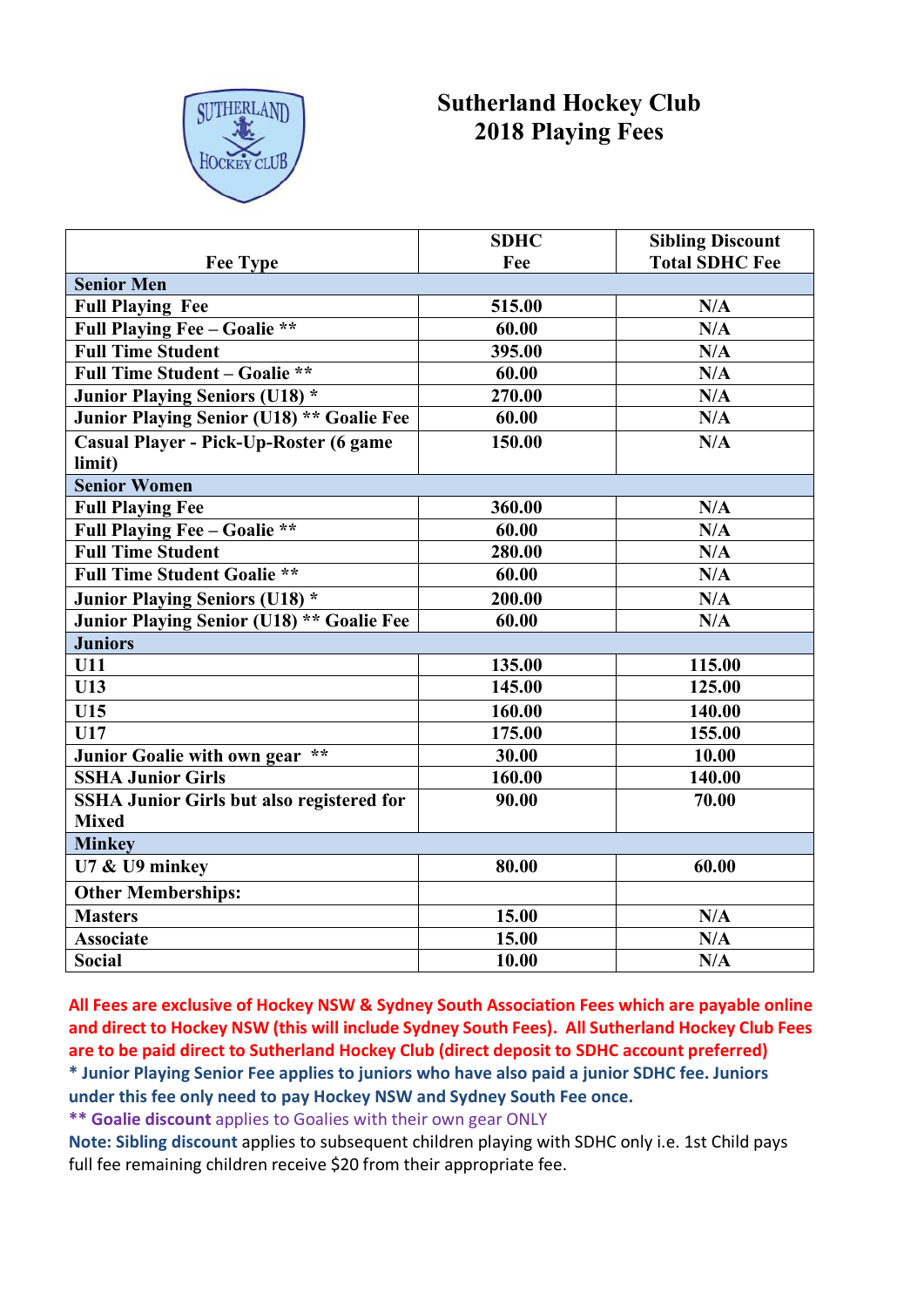## 2018 HNSW SCHEDULE OF FEES:

The following fees are applicable for individual registrations to Hockey NSW and must be paid online via the revolutionise system:

| <b>AS AT JANUARY 1st</b>                                   | <b>Definition</b>                                                  | <b>HA Levy</b> | <b>HNSW Fee</b> | <b>Insurance</b> | <b>Sub Total</b><br>(incl. GST) | <b>RevSPORT Fee</b><br>$$1.60 + 2%$ | <b>TOTAL</b>   |
|------------------------------------------------------------|--------------------------------------------------------------------|----------------|-----------------|------------------|---------------------------------|-------------------------------------|----------------|
| <b>Stick2Hockey: Beginner</b><br><b>Playing Membership</b> | Born after 31st<br>December 2010                                   | \$0            | \$12            | \$10             | \$22                            | \$2.07                              | \$24.07        |
| <b>Stick2Hockey: Junior Playing</b><br><b>Membership</b>   | Born after 31st<br>December 2008<br>but before 1st<br>January 2010 | Ś0             | \$12            | \$10             | \$22                            | \$2.07                              | \$24.07        |
| <b>Junior Playing Membership</b>                           | Born after 31st<br>December 2006<br>but before 1st<br>January 2008 | \$16.50        | \$21.50         | \$10             | <b>\$48</b>                     | \$2.59                              | \$50.59        |
| Youth Playing Membership                                   | Born after 31st<br>December 1999                                   | \$16.50        | \$50.50         | \$10             | \$77                            | \$3.17                              | <b>\$80.17</b> |
| <b>Adult Membership</b>                                    | Born before 1 st<br>January 1999                                   | \$27.50        | \$99            | \$10             | \$136.50                        | \$4.36                              | \$140.86       |
| <b>Masters Players Only</b>                                | Playing<br>one Masters State<br>Championship<br>only               | \$0            | <b>\$53</b>     | \$10             | \$63                            | \$2.89                              | \$65.89        |
| <b>Officials, Coaches and</b><br><b>Mangers Membership</b> | <b>Non Playing</b><br>Membership                                   | \$0            | \$17            | \$10             | <b>\$27</b>                     | \$2.17                              | \$29.17        |
| Administrators, Volunteer,<br><b>Supporter Membership</b>  | <b>Non Playing</b><br>Administration<br>Membership                 | \$0            | \$O             | \$O              | \$0                             | \$0                                 | \$0            |

## 2018 SYDNEY SOUTH ASSOCATION FEES (not confirmed)

Paid along with HNSW fees online via the revolutionise system:

SSHA FEES are likely to be \$20 per player except for U9's who are likely to be \$10 per player.

This covers the **ASSOCIATION AFFILIATION FEE** charged to all associations by HNSW \$7.50 + \$0.75 (GST) = \$8.25 (incl. GST) per registered player (Players primary Association to pay) Fee to be based on 2017 Registrations Invoiced 1st March 2018 – Payment due 31st March 2018

**HOCKEY NSW MASTERS ONLY FEE** The Masters Only Registration fee has been approved by the Board of Hockey NSW, with the following conditions: • This registration is for the use by players who ONLY compete in one Hockey NSW Masters Field State Championship (usually 4 or 5 games over ONE weekend). • This registration is only available via the Hockey NSW Masters Association in revolutionise. • If a player decides to play in more than one Hockey NSW Masters Field State Championship they will need to upgrade their Subscription to the Adult Membership category.

**INSURANCE** The 2018 Registration Fee provides insurance coverage from 1st April 2018 - 31st March 2019.